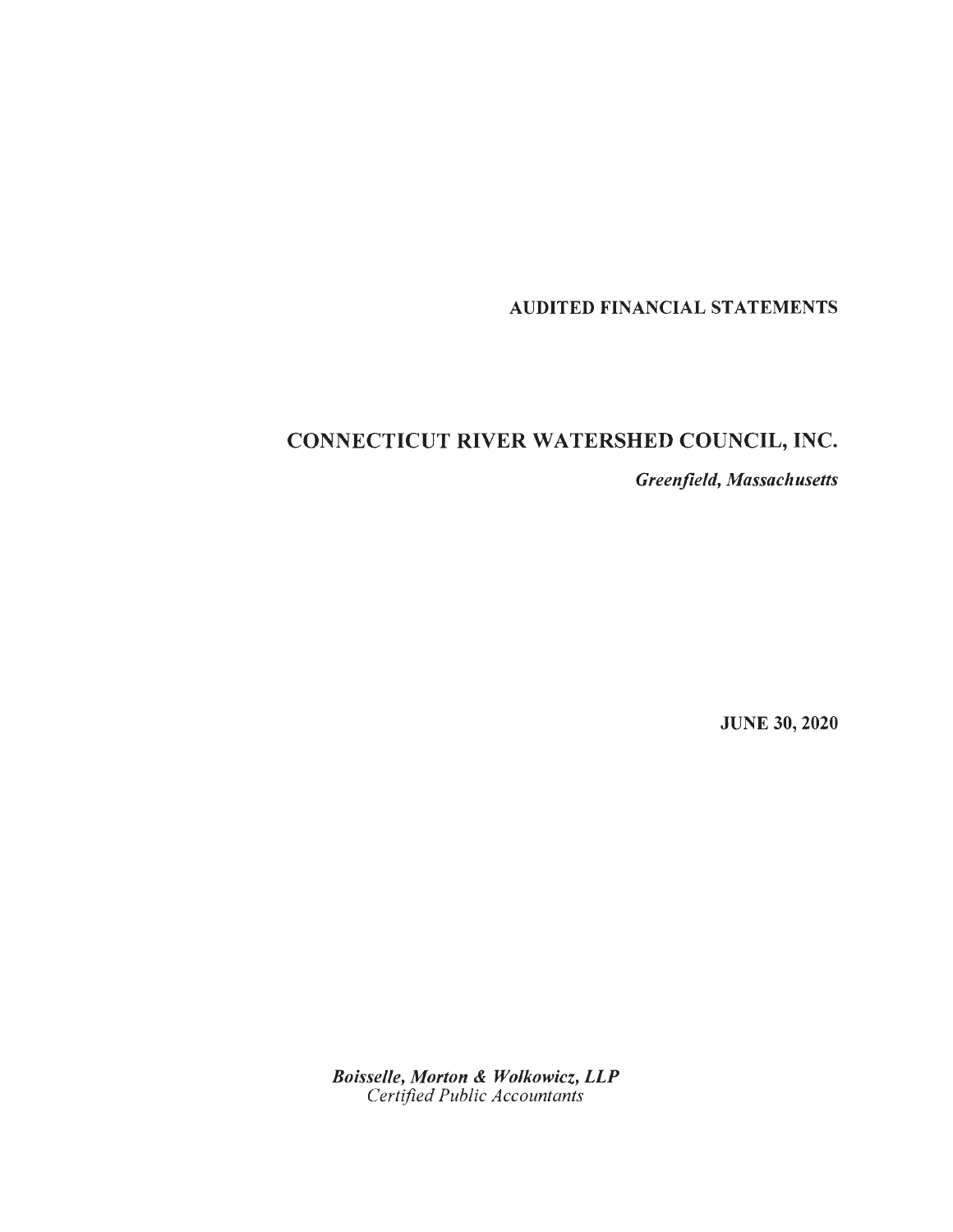# Table of Contents

|                                                                                                        | Page     |
|--------------------------------------------------------------------------------------------------------|----------|
| Independent Auditors' Report                                                                           | $1 - 2$  |
| <b>Statement of Financial Position</b>                                                                 | 3        |
| <b>Statement of Activities</b>                                                                         | 4        |
| <b>Statement of Functional Expenses</b>                                                                | 5        |
| <b>Statement of Cash Flows</b>                                                                         | 6        |
| Notes to Financial Statements                                                                          | $7 - 14$ |
| Report on Internal Control Over Financial Reporting<br>and on Compliance and Other Matters Based on an |          |

Audit of Financial Statements Performed in Accordance with *Government Auditing Standards*  15-16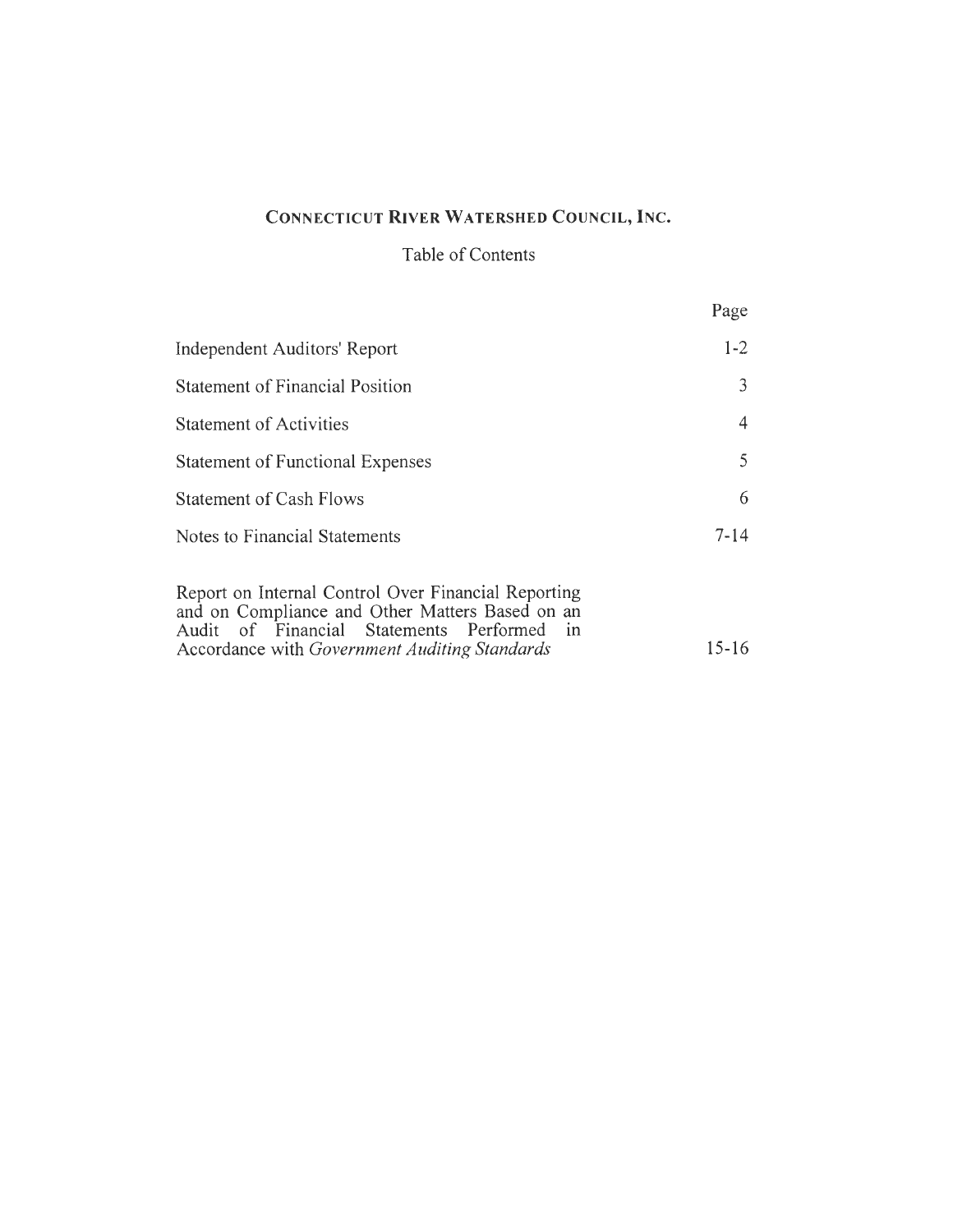Bo1ssELLE, MoRTON & WoLKow1cz, LLP CERTIFIED PUBLIC ACCOUNTANTS



# **Independent Auditors' Report**

To the Board of Directors **Connecticut River Watershed Council, Inc.**  Greenfield, Massachusetts

### **Report on the Financial Statements**

We have audited the accompanying financial statements of Connecticut River Watershed Council, Inc. (a nonprofit organization), which comprise the statement of financial position as of June 30, 2020, and the related statements of activities, functional expenses, and cash flows for the year then ended, and the related notes to the financial statements.

### **Management's Responsibility for the Financial Statements**

Management is responsible for the preparation and fair presentation of these financial statements in accordance with accounting principles generally accepted in the United States of America; this includes the design, implementation, and maintenance of internal control relevant to the preparation and fair presentation of financial statements that are free from material misstatement, whether due to fraud or error.

### **Auditors' Responsibility**

Our responsibility is to express an opinion on these financial statements based on our audit. We conducted our audit in accordance with auditing standards generally accepted in the United States of America and the standards applicable to financial audits contained in *Government Auditing Standards,* issued by the Comptroller General of the United States. Those standards require that we plan and perform the audit to obtain reasonable assurance about whether the financial statements are free from material misstatement.

An audit involves performing procedures to obtain audit evidence about the amounts and disclosures in the financial statements. The procedures selected depend on the auditor's judgment, including the assessment of the risks of material misstatement of the financial statements, whether due to fraud or error. In making those risk assessments, the auditor considers internal control relevant to the entity's preparation and fair presentation of the financial statements in order to design audit procedures that are appropriate in the circumstances, but not for the purpose of expressing an opinion on the effectiveness of the entity's internal control. Accordingly, we express no such opinion. An audit also includes evaluating the appropriateness of accounting policies used and the reasonableness of significant accounting estimates made by management, as well as evaluating the overall presentation of the financial statements.

We believe that the audit evidence we have obtained is sufficient and appropriate to provide a basis for our audit opinion.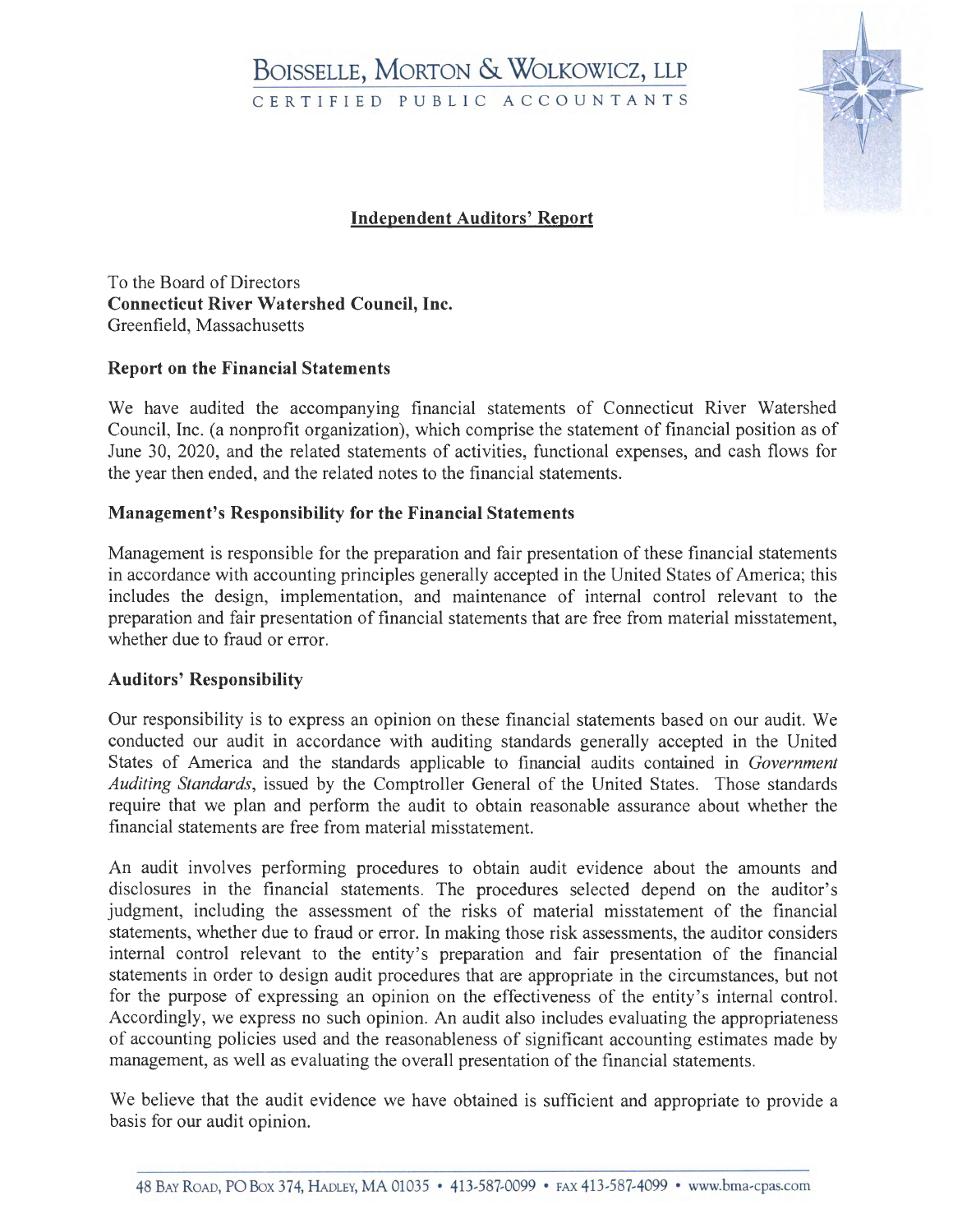# Board of Directors **Connecticut River Watershed Council, Inc.**  Page 2

# **Opinion**

In our opinion, the financial statements referred to above present fairly, in all material respects, the financial position of Connecticut River Watershed Council, Inc. as of June 30, 2020, and the changes in its net assets and its cash flows for the year then ended in accordance with accounting principles generally accepted in the United States of America.

# **Report on Summarized Comparative Information**

We have previously audited Connecticut River Watershed Council, Inc.'s June 30, 2019 financial statements, and we expressed an unmodified audit opinion on those audited financial statements in our report dated November 4, 2019. In our opinion, the summarized comparative information presented herein as of and for the year ended June 30, 2019, is consistent, in all material respects, with the audited financial statements from which it has been derived.

## **Other Reporting Required by** *Government Auditing Standards*

In accordance with *Government Auditing Standards,* we have also issued our report dated November 9, 2020, on our consideration of Connecticut River Watershed Council, Inc.'s internal control over financial reporting and on our tests of its compliance with certain provisions of laws, regulations, contracts, and grant agreements and other matters. The purpose of that report is to describe the scope of our testing of internal control over financial reporting and compliance and the results of that testing, and not to provide an opinion on the effectiveness of Connecticut River Watershed Council, Inc. 's internal control over financial reporting or on compliance. That report is an integral part of an audit performed in accordance with *Government Auditing Standards* in considering Connecticut River Watershed Council, Inc. 's internal control over financial reporting and compliance.

# Boisselle, Morton & Wolkowicz, LLP

Hadley, Massachusetts November 9, 2020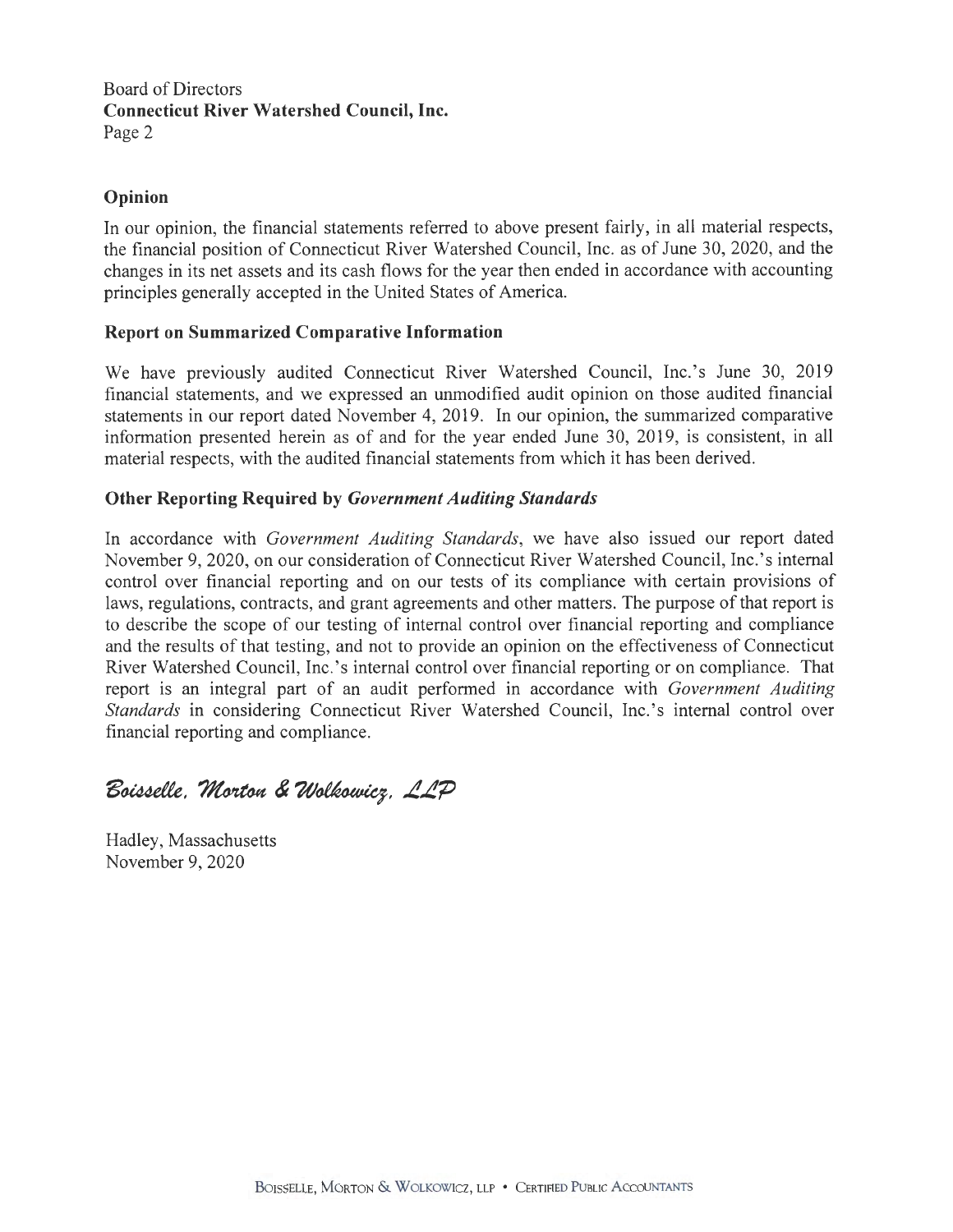# Statement of Financial Position June 30, 2020 (with comparative totals for June 30, 2019)

|                                          |               | 2020      |              | 2019      |
|------------------------------------------|---------------|-----------|--------------|-----------|
| <b>Assets</b>                            |               |           |              |           |
| Current assets                           |               |           |              |           |
| Cash and cash equivalents                | S             | 1,131,422 | $\mathbb{S}$ | 566,269   |
| Contributions and grants receivable      |               | 1,023,935 |              | 1,023,363 |
| Inventory                                |               | 7,202     |              | 6,332     |
| Prepaid expenses                         |               | 19,006    |              | 19,303    |
| Total current assets                     |               | 2,181,565 |              | 1,615,267 |
| Property and equipment, net              |               | 634,709   |              | 480,187   |
| Other assets                             |               |           |              |           |
| Assets held for sale                     |               | 19,200    |              | 19,200    |
| Investments                              |               | 1,829,654 |              | 1,804,754 |
| Total other assets                       |               | 1,848,854 |              | 1,823,954 |
| Total assets                             |               | 4,665,128 |              | 3,919,408 |
| Liabilities and Net Assets               |               |           |              |           |
| Current liabilities                      |               |           |              |           |
| Accounts payable and accrued liabilities | $\mathcal{S}$ | 171,612   | \$           | 157,902   |
| Security deposit payable                 |               | 3,075     |              | 3,075     |
| Line of credit                           |               | 14,739    |              |           |
| Current portion of long-term debt        |               | 217,569   |              | 30,216    |
| Current portion of annuities payable     |               | 2,960     |              | 10,602    |
| Total current liabilities                |               | 409,955   |              | 201,795   |
| Long-term liabilities                    |               |           |              |           |
| Long-term debt, less current portion     |               | 33,637    |              | 81,088    |
| Annuities payable, less current portion  |               | 10,321    |              | 5,641     |
| Total long-term liabilities              |               | 43,958    |              | 86,729    |
| Net assets                               |               |           |              |           |
| Without donor restrictions               |               | 1,297,735 |              | 555,145   |
| With donor restrictions                  |               | 2,913,480 |              | 3,075,739 |
| Total net assets                         |               | 4,211,215 |              | 3,630,884 |
| Total liabilities and net assets         |               | 4,665,128 | \$           | 3,919,408 |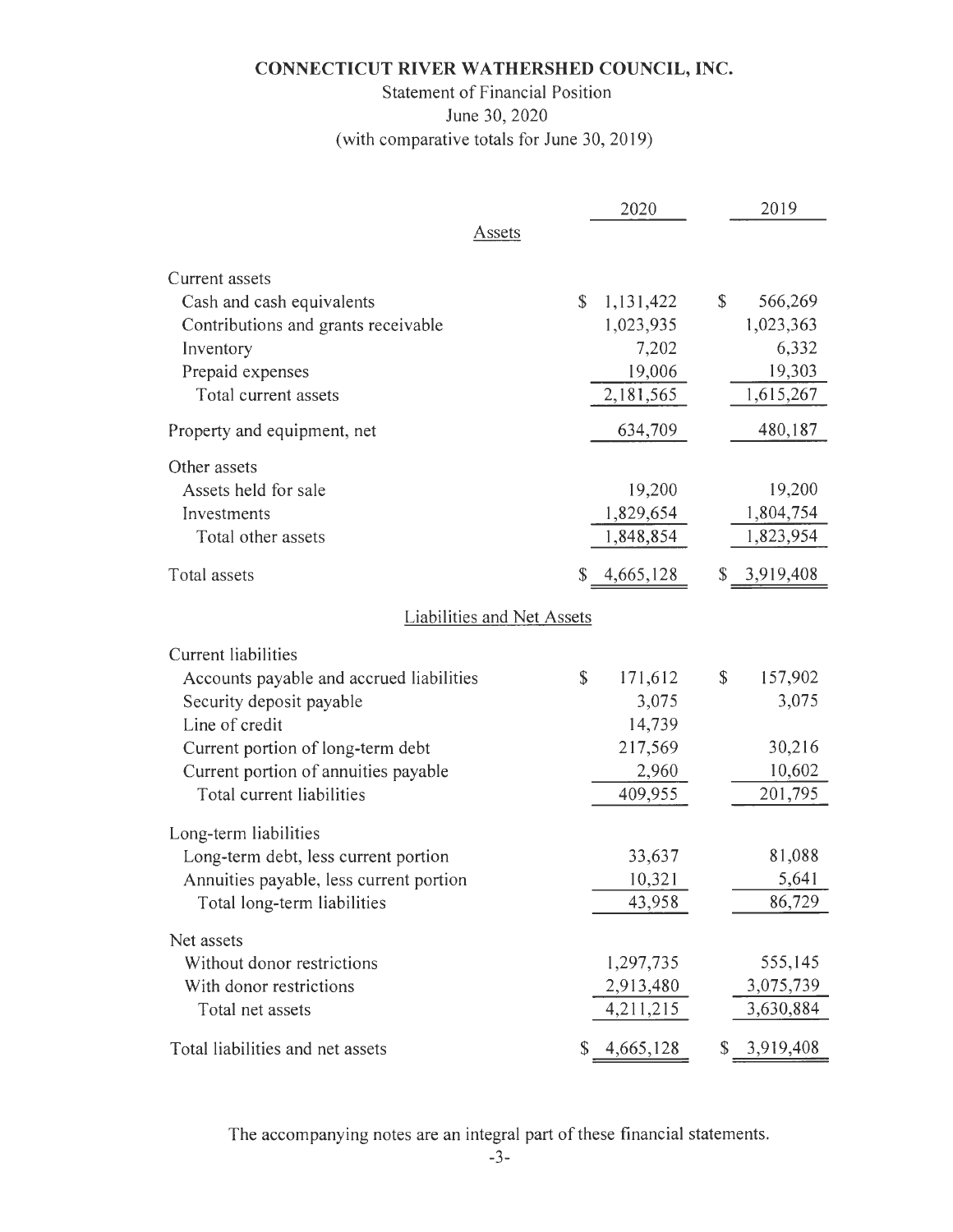### Statement of Activities Year Ended June 30, 2020 (with comparative totals for the year ended June 30, 2019)

|                                                 | 2020 |                  |             |               |              |           |   | 2019       |
|-------------------------------------------------|------|------------------|-------------|---------------|--------------|-----------|---|------------|
|                                                 |      | Without<br>Donor |             | With<br>Donor |              |           |   |            |
|                                                 |      | Restrictions     |             | Restrictions  |              | Total     |   | Total      |
| Support and other revenue                       |      |                  |             |               |              |           |   |            |
| Contributions and grants                        | S    | 1,966,778        | $\mathbb S$ | 631,972       | \$           | 2,598,750 | S | 1,922,854  |
| Special projects and fees                       |      | 219,856          |             |               |              | 219,856   |   | 51,079     |
| Rental income                                   |      | 26,100           |             |               |              | 26,100    |   | 26,043     |
| Management fee income                           |      | 10,682           |             |               |              | 10,682    |   | 10,682     |
| Other income                                    |      | 4,124            |             |               |              | 4,124     |   | 4,469      |
| Net assets released from restrictions           |      | 883,389          |             | (883, 389)    |              |           |   |            |
| Total support and other revenue                 |      | 3,110,929        |             | (251, 417)    |              | 2,859,512 |   | 2,015,127  |
| Expenses                                        |      |                  |             |               |              |           |   |            |
| Program                                         |      | 1,845,456        |             |               |              | 1,845,456 |   | 1,802,463  |
| Administration                                  |      | 261,072          |             |               |              | 261,072   |   | 225,983    |
| Fundraising                                     |      | 279,056          |             |               |              | 279,056   |   | 269,340    |
| Total expenses                                  |      | 2,385,584        |             |               |              | 2,385,584 |   | 2,297,786  |
| Change in net assets before investment activity |      | 725,345          |             | (251, 417)    |              | 473,928   |   | (282, 659) |
| Investment activity                             |      |                  |             |               |              |           |   |            |
| Investment income, net                          |      | 3,774            |             | 8,706         |              | 12,480    |   | 10,539     |
| Net realized gains on sales of investments      |      | 2,002            |             | 47,382        |              | 49,384    |   | 63,209     |
| Net unrealized gains in market value            |      | 11,469           |             | 33,070        |              | 44,539    |   | 73,567     |
| Total investment activity                       |      | 17,245           |             | 89,158        |              | 106,403   |   | 147,315    |
| Change in net assets                            |      | 742,590          |             | (162, 259)    |              | 580,331   |   | (135, 344) |
| Net assets, beginning of year                   |      | 555,145          |             | 3,075,739     |              | 3,630,884 |   | 3,766,228  |
| Net assets, end of year                         | \$   | 1,297,735        | \$          | 2,913,480     | $\mathbb{S}$ | 4,211,215 | S | 3,630,884  |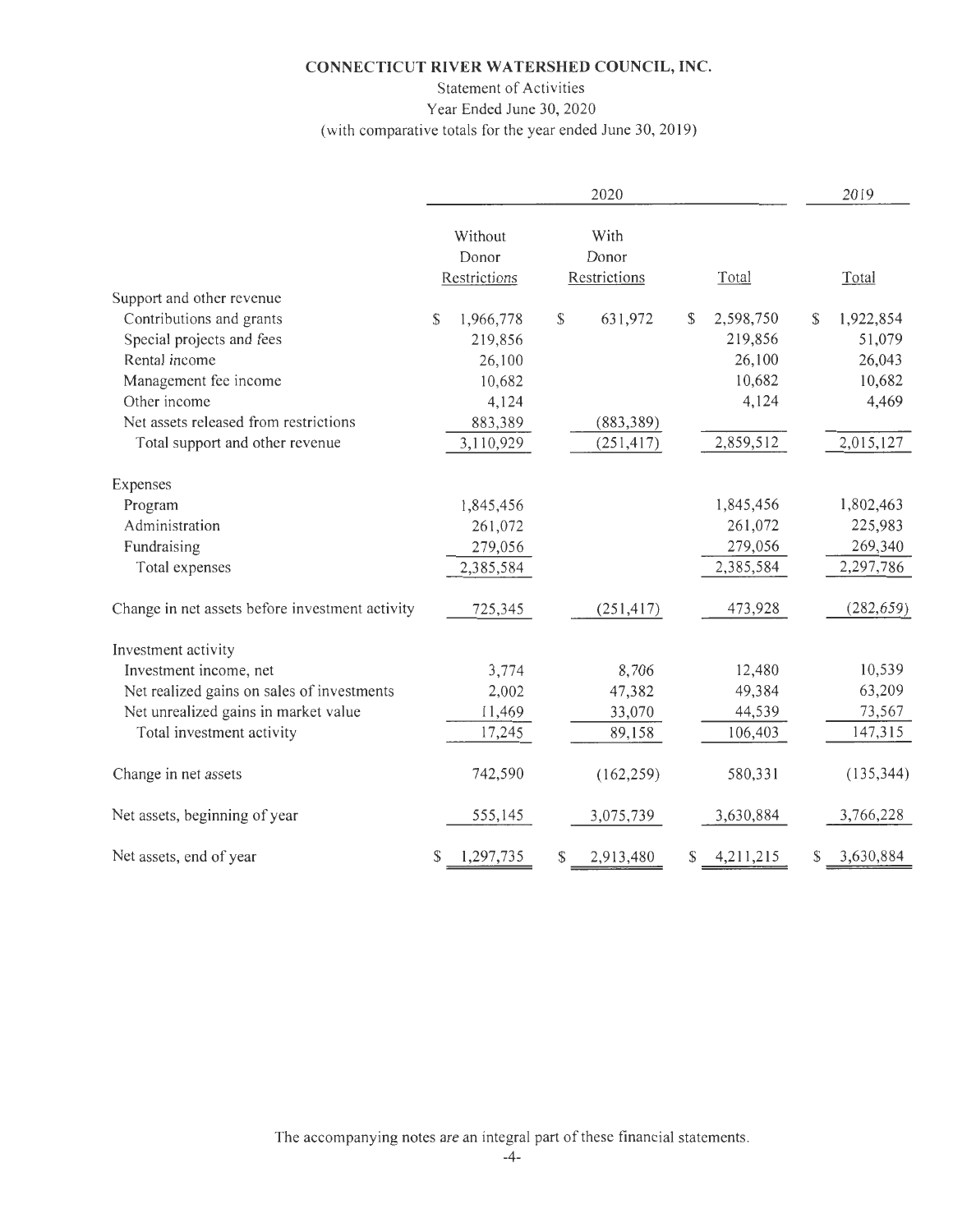### Statement of Functional Expenses Year Ended June 30, 2020 (with comparative totals for the year ended June 30, 2019)

|                                    | 2020 |           |    |                |    | 2019        |             |           |    |           |
|------------------------------------|------|-----------|----|----------------|----|-------------|-------------|-----------|----|-----------|
|                                    |      | Program   |    | Administration |    | Fundraising |             | Total     |    | Total     |
| Employee-related costs             | S.   | 584,453   | \$ | 150,333        | S  | 244,154     | $\mathbf S$ | 978,940   | S  | 849,222   |
| Professional fees                  |      | 555,227   |    | 15,699         |    |             |             | 570,926   |    | 485,700   |
| Grant and contract expenses        |      | 509,181   |    |                |    |             |             | 509,181   |    | 696,614   |
| Office supplies and expense        |      | 126,182   |    | 21,070         |    | 8,717       |             | 155,969   |    | 79,166    |
| Travel                             |      | 22,155    |    |                |    | 4,245       |             | 26,400    |    | 31,619    |
| Printing, copying and media        |      | 11,583    |    | 4,477          |    | 9,579       |             | 25,639    |    | 27,250    |
| Postage                            |      | 5,914     |    | 2,597          |    | 10,159      |             | 18,670    |    | 31,395    |
| Occupancy                          |      |           |    | 16,701         |    |             |             | 16,701    |    | 19,482    |
| Insurance                          |      | 209       |    | 11,823         |    |             |             | 12,032    |    | 9,255     |
| Repairs and maintenance            |      | 980       |    | 9,898          |    | 106         |             | 10,984    |    | 13,721    |
| Telephone                          |      | 17        |    | 10,788         |    |             |             | 10,805    |    | 10,555    |
| Interest                           |      |           |    | 10,147         |    |             |             | 10,147    |    | 7,237     |
| Taxes, license and fees            |      | 2,610     |    | 4,588          |    | 1,027       |             | 8,225     |    | 8,412     |
| Publicity and outreach             |      | 3,565     |    |                |    | 769         |             | 4,334     |    | 4,478     |
| Staff meetings and training        |      | 111       |    | 1,216          |    | 300         |             | 1,627     |    | 978       |
| Dues and subscriptions             |      | 746       |    | 550            |    |             |             | 1,296     |    | 2,190     |
| Total expenses before depreciation |      | 1,822,933 |    | 259,887        |    | 279,056     |             | 2,361,876 |    | 2,277,274 |
| Depreciation                       |      | 22,523    |    | 1,185          |    |             |             | 23,708    |    | 20,512    |
| Total expenses                     | S    | 1,845,456 | S. | 261,072        | \$ | 279,056     | \$          | 2,385,584 | S. | 2,297,786 |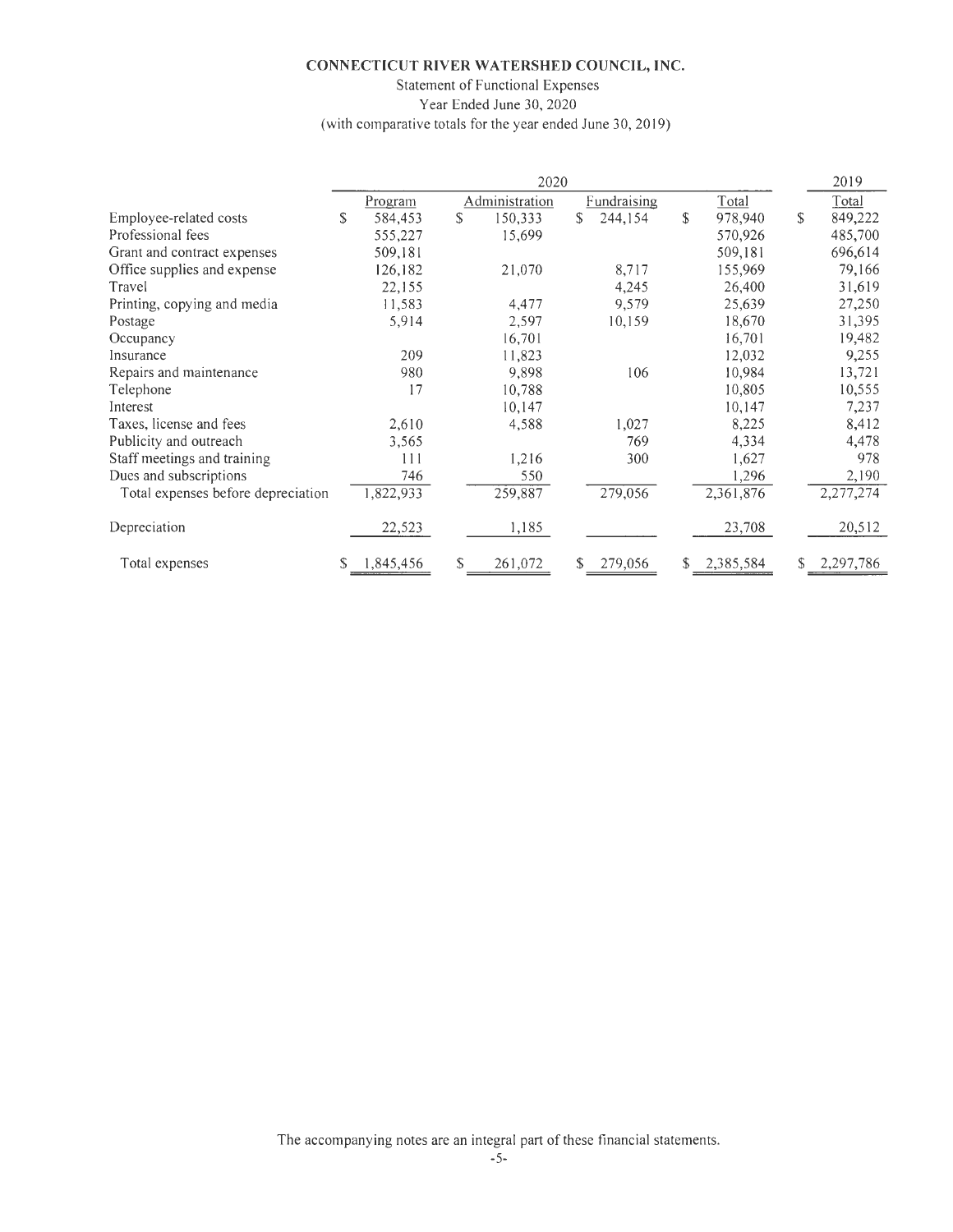### Statement of Cash Flows

Year Ended June 30, 2020

(with comparative totals for the year ended June 30, 2019)

|                                                                       | 2020                  | 2019                         |
|-----------------------------------------------------------------------|-----------------------|------------------------------|
|                                                                       |                       |                              |
| Cash flows from operating activities                                  | \$<br>580,331         | \$<br>(135, 344)             |
| Change in net assets<br>Adjustments to reconcile change in net assets |                       |                              |
|                                                                       |                       |                              |
| to net cash provided by operating activities<br>Depreciation          | 23,708                | 20,512                       |
| Net unrealized gains in market value of investments                   | (44, 539)             | (73, 567)                    |
|                                                                       | (49, 384)             | (63,209)                     |
| Net realized gains on sales of investments                            |                       |                              |
| Other changes in assets and liabilities                               |                       | 492,965                      |
| Contributions and grants receivable                                   | (572)                 | 2,181                        |
| Inventory                                                             | (870)<br>297          | 2,740                        |
| Prepaid expenses                                                      |                       |                              |
| Accounts payable and accrued liabilities                              | 13,710                | 28,752                       |
| Annuities payable                                                     | (2,962)               | (10,602)                     |
| Net cash provided by operating activities                             | 519,719               | 264,428                      |
| Cash flows from investing activities                                  |                       |                              |
| Proceeds from sale of investments                                     | 1,292,906             | 335,283                      |
| Purchases of investments                                              | (1, 223, 883)         | (310,080)                    |
| Purchases of property and equipment                                   | (178, 230)            | (58, 286)                    |
| Net cash used by investing activities                                 | (109, 207)            | (33,083)                     |
|                                                                       |                       |                              |
| Cash flows from financing activities                                  |                       |                              |
| Proceeds from line of credit                                          | 195,339               |                              |
| Proceeds from note payable                                            | 170,000               | 50,000                       |
| Payments on line of credit                                            | (180, 600)            |                              |
| Payments on note payable                                              | (30,098)              | (12,940)                     |
| Net cash provided by financing activities                             | 154,641               | 37,060                       |
| Net increase in cash and cash equivalents                             | 565,153               | 268,405                      |
| Cash and cash equivalents - beginning of year                         | 566,269               | 297,864                      |
|                                                                       |                       |                              |
| Cash and cash equivalents - end of year                               | $\frac{1,131,422}{2}$ | $S$ <sub>--</sub><br>566,269 |
|                                                                       |                       |                              |
| Supplemental disclosure of cash flow information:<br>Interest paid    | \$<br>10,147          | \$<br>7,237                  |
|                                                                       |                       |                              |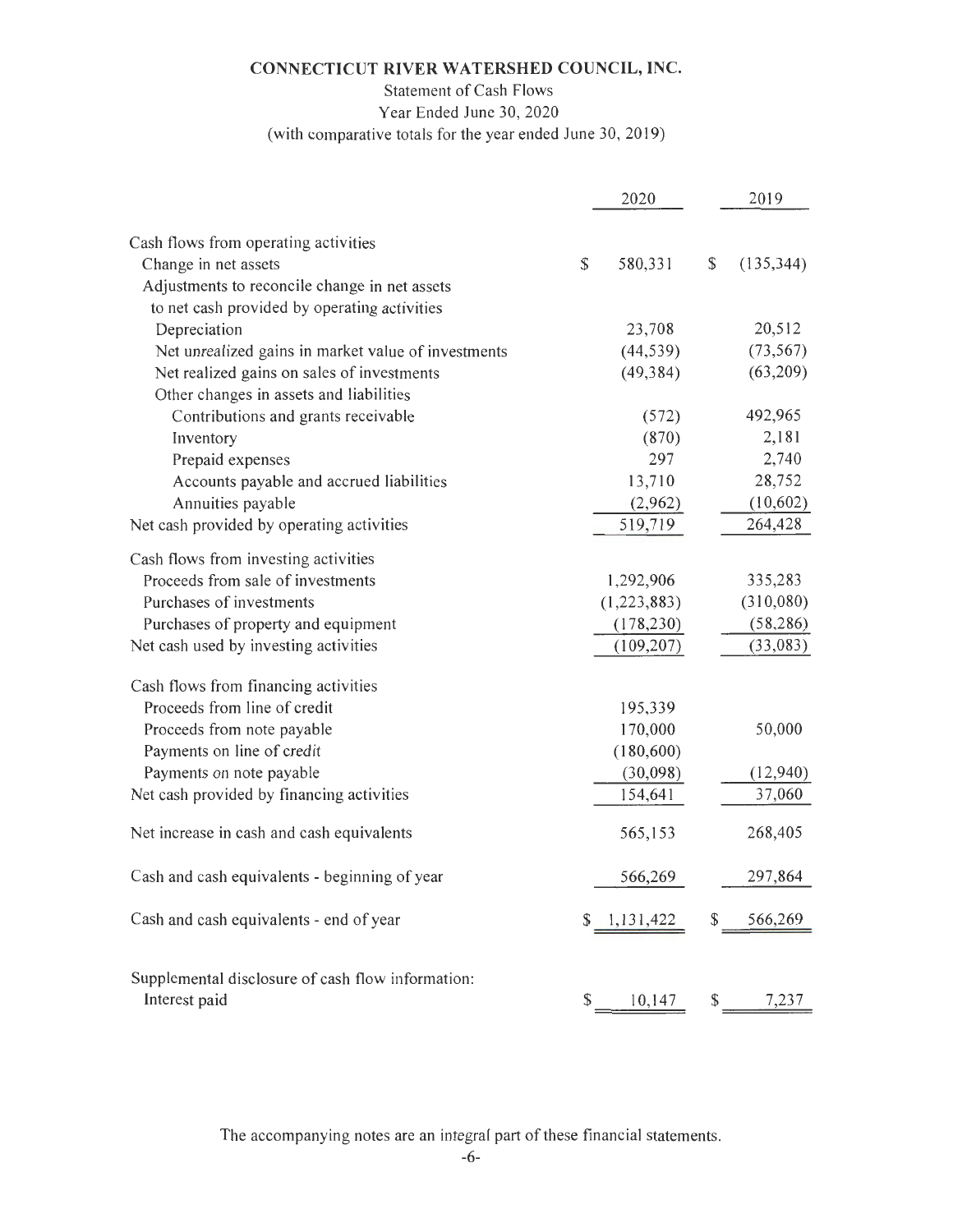### **CONNECTICUT RIVER WATERSHED COUNCIL, INC.**  Notes to Financial Statements June 30, 2020

### 1. Summary of Significant Accounting Policies

- *a. Nature of Business:* Connecticut River Watershed Council, Inc., doing business as, Connecticut River Conservancy, herein as the "Council," is a membership supported, nonprofit, conservation organization dealing with land and water related environmental issues in the four state drainage area of the Connecticut River.
- *b. Tax Status:* The Council is exempt from federal and state corporate income taxes under Section  $501(c)(3)$  of the Internal Revenue Code. The Council qualifies for the charitable contribution deduction under Section  $170(b)(1)(A)$  and has been classified as an organization that is not a private foundation under Section 509(a)(2).
- *c. Basis of Accounting:* The financial statements of the Council are prepared on the accrual basis.
- *d. Financial Statement Presentation:* The net assets of the Council are reported in two classes based upon the presence or absence of donor restrictions. Net assets restricted by donors can be temporary in nature by being subject to stipulations imposed by donors and grantors or by being restricted by time of receipt of promises to give. These net assets will be released into net assets without donor restrictions when the Council carries out the donor or grantor stipulations or by the passage of time. Net assets restricted by donors are also due to endowments created by donors that restrict the corpus in perpetuity and allow only the earnings to be used by Council. All other net assets are not subject to donor-imposed restrictions and may be expended for any purpose in performing the primary objectives of Council.
- *e. Use of Estimates:* The preparation of financial Statements in conformity with accounting principles generally accepted in the United States of America requires management to make estimates and assumptions that affect the reported amounts of assets and liabilities and disclosure of contingent assets and liabilities at the date of the financial Statements and revenues and expenses during the reporting period. Actual results could differ from those estimates.
- *f Cash and Cash Equivalents:* The Council considers money market accounts and shortterm investments with a maturity of less than three months to be cash equivalents.
- g. *Contributions and Grants Receivable:* Contributions and grants receivable are stated at the amount management expects to collect from outstanding balances. Management believes all the contributions and grants receivable at June 30, 2020 and 2019, are collectible. Therefore, there was no allowance for doubtful contributions and grants receivable at June 30, 2020 and 2019.
- *h. Inventory:* Inventory consists of books, maps, posters, and other small merchandise related to the Council's exempt function, and is valued at cost on the statement of financial position.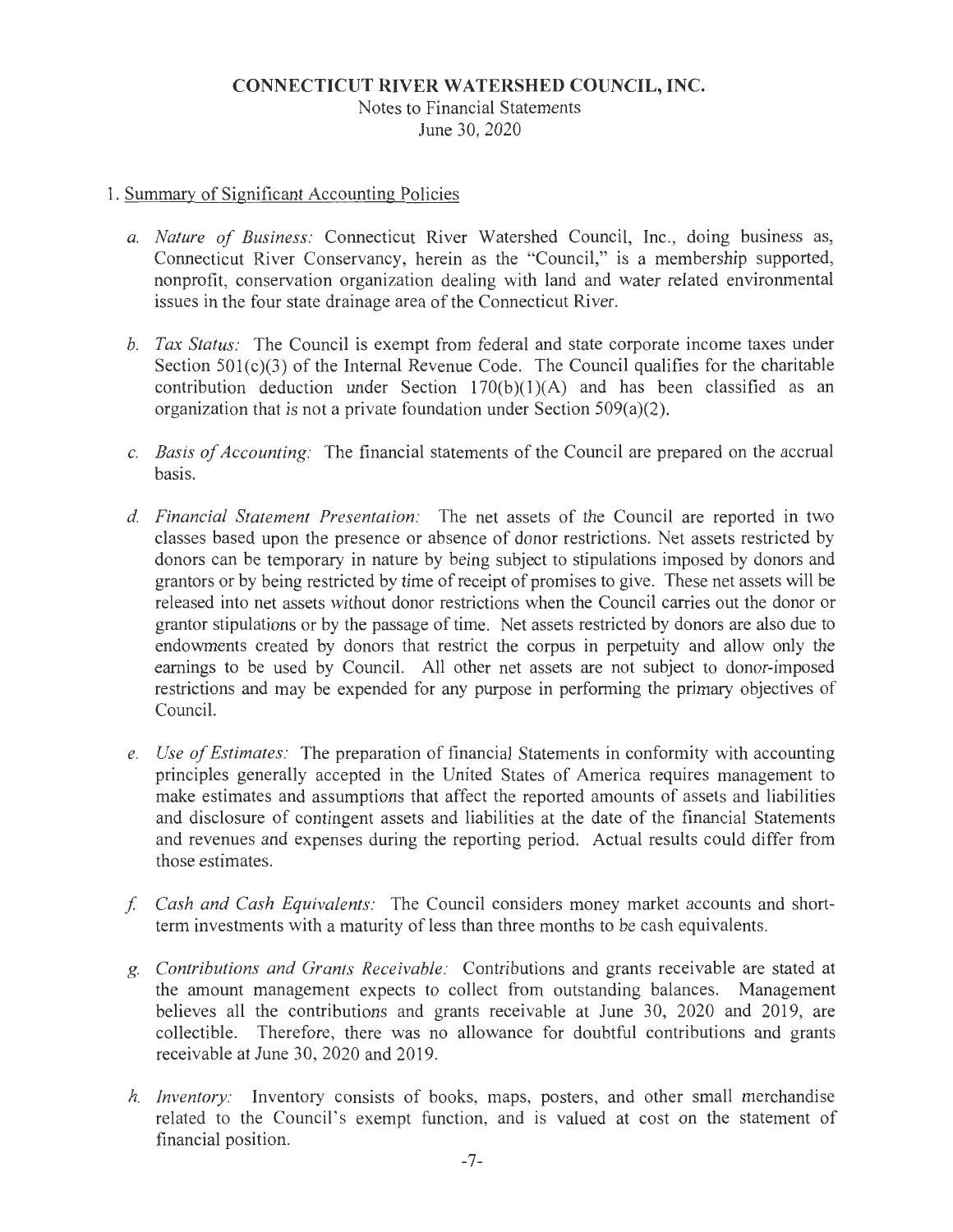# Notes to Financial Statements (Continued) June 30, 2020

## 1. Summary of Significant Accounting Policies (Continued)

*i. Property and Equipment:* The cost, if purchased, and fair value, if donated, of property and equipment is capitalized. The Council follows the practice of capitalizing all expenditures for property and equipment in excess of \$1 ,000. Depreciation is computed by the straight-line method over the following useful lives:

| Buildings and improvements | 39 years      |
|----------------------------|---------------|
| Boating equipment          | $10-15$ years |
| Office equipment           | $3-5$ years   |

- *j. Investments:* Investments are stated at market value. Money market accounts and other cash equivalents that are included in the Council's investment accounts are presented as investments in these financial Statements. Unrealized gains and losses are included in the change in net assets in the accompanying statement of activities.
- *k. Fair Value Measurements:* Accounting standards have established a framework for measuring fair value. That framework provides a fair value hierarchy that prioritizes the inputs to valuation techniques used to measure fair value. The hierarchy gives the highest priority to unadjusted quoted prices in active markets for identical assets or liabilities (Level 1 measurements) and the lowest priority to unobservable inputs (Level 3 measurements). Inputs to the valuation methodology for the three levels of the fair value hierarchy are described below:
	- Level 1 Unadjusted quoted prices for identical assets or liabilities in active markets. Market price is generally obtained from exchange or dealer markets.
	- Level 2 Quoted prices for similar assets or liabilities in active markets; quoted prices for identical or similar assets or liabilities in inactive markets; inputs other than quoted prices that are observable for the asset or liability; inputs that are derived principally from or corroborated by observable market data by correlation or other means.
	- Level 3 Unobservable and significant to the fair value measurement.

If the asset or liability has a specified ( contractual) term, the Level 2 input must be observable for substantially the full term of the asset or liability. The asset or liability's fair value measurement level within the fair value hierarchy is based on the lowest level of any input that is significant to the fair value measurement. Valuation techniques used need to maximize the use of observable inputs and minimize the use of unobservable inputs.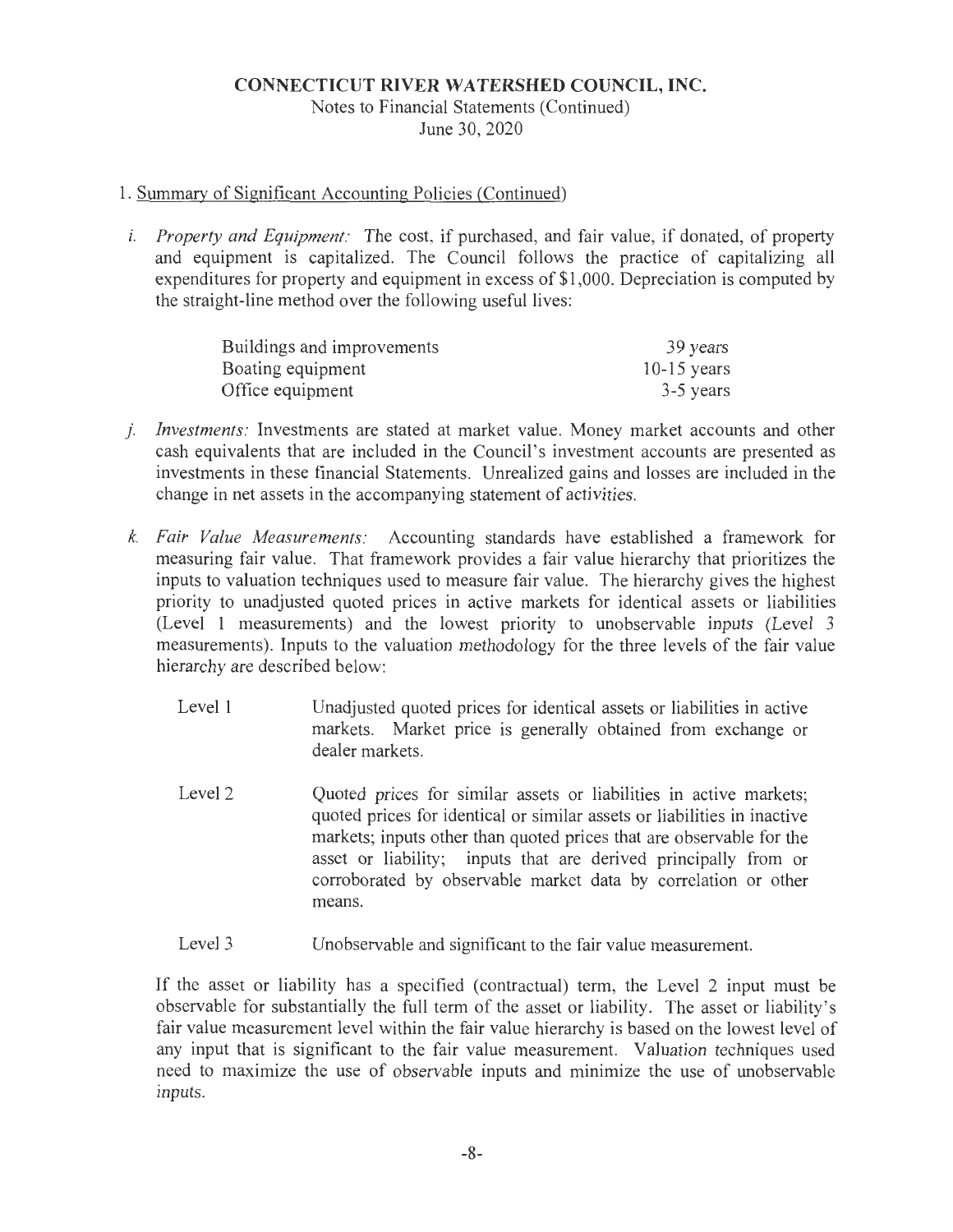# Notes to Financial Statements (Continued) June 30, 2020

### 1. Summary of Significant Accounting Policies (Continued)

*m. Resource Recognition:* Contributions and grants are recognized when the donor makes an unconditional promise to give to the Council. Contributions and grants that are restricted by the donor are reported as increases in net assets without donor restrictions if the restrictions expire in the fiscal year in which the contributions are recognized. All other donor-restricted contributions are reported as increases net assets with donor restrictions. When the Council satisfies the donor restriction, or the time restriction expires, net assets with donor restrictions are reclassified to net assets without donor restrictions.

Membership dues, which are presented as contributions, are recognized when received and not adjusted for deferred memberships. The effect of not adjusting this is not considered material by management as membership revenue from year to year is fairly consistent.

Special projects and fees are recognized when the Council does laboratory tests or other administrative services.

Rental income is from the renting of space in the building the Council owns and operates in Greenfield, Massachusetts.

In-kind contributions are recorded at estimated fair value when received.

Other income, consisting mostly of sales of publications and merchandise, is recognized when inventory is sold.

- n. *Expense Allocation:* Expenses are charged to programs and supporting services on the basis of periodic time and expense studies. Administration and other supporting services include those expenses that are not directly identifiable with any other specific function but provide for the overall support and direction of the Council.
- *o. Comparative Information:* The financial Statements include certain prior year summarized comparative information in total but not by net asset class. Such information does not include sufficient detail to constitute a presentation in conformity with generally accepted accounting principles. Accordingly, such information should be read in conjunction with the Council's financial Statements for the year ended June 30, 2019, from which the summarized information was derived.
- *p. Reclassifications:* Certain reclassifications have been made to the June 30, 2019, summarized comparative information to be in conformity with the current year presentation. These reclassifications had no effect on the previously reported change in net assets or ending net assets.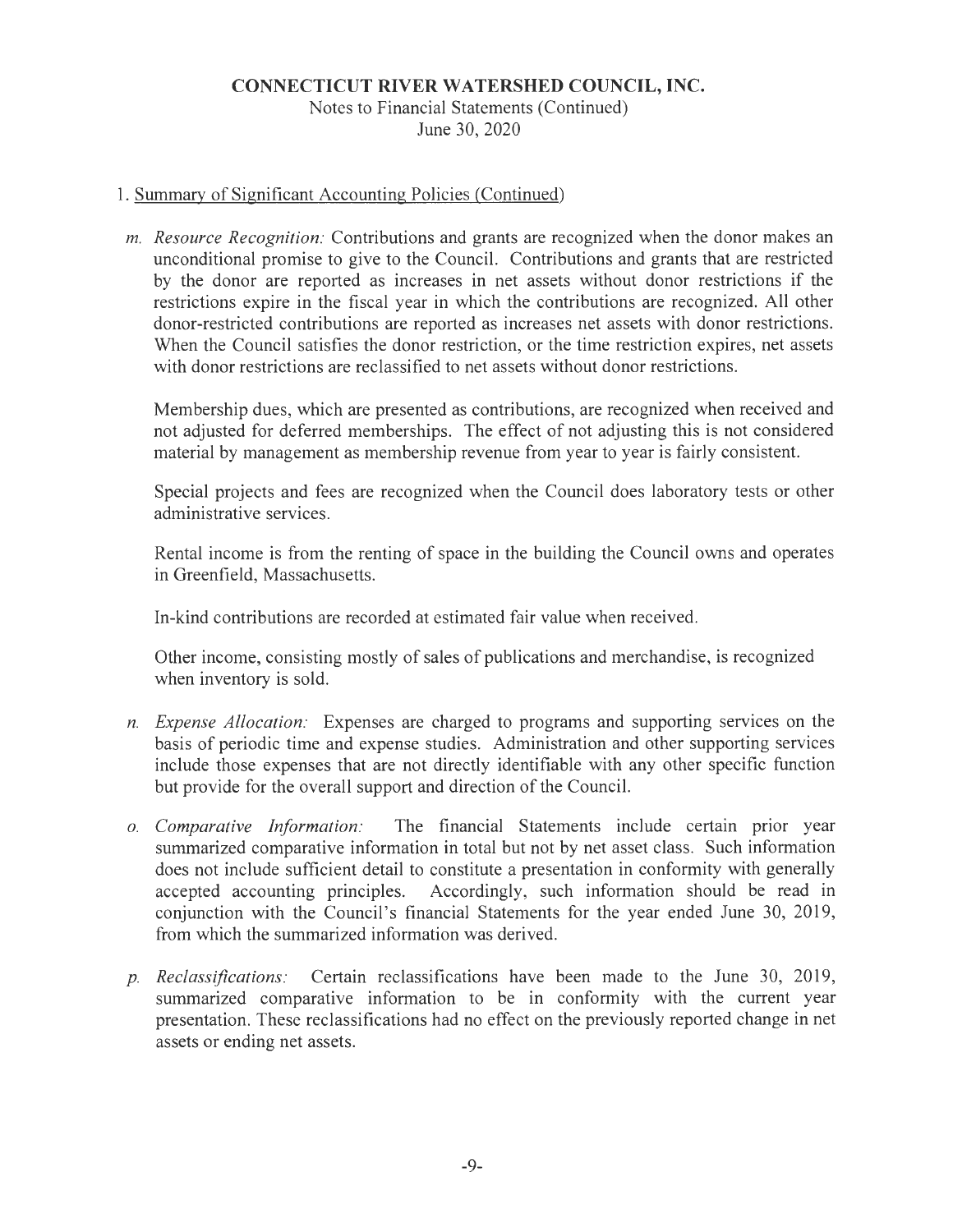# Notes to Financial Statements (Continued) June 30, 2020

# 2. Contributions and Grants Receivable

Contributions and Grants receivable consisted of the following at June 30:

|                                                      |   | 2020       |    | 2019    |
|------------------------------------------------------|---|------------|----|---------|
| National Fish and Wildlife Foundation                | S | 341,021    | S. | 411,698 |
| U.S. Fish and Wildlife Service                       |   | 244,903    |    | 194,717 |
| Vermont Agency of Natural Resources                  |   | 43,844     |    | 92,231  |
| Connecticut Council on Soil & Water Conservation     |   |            |    | 105,880 |
| Massachusetts Department of Environmental Protection |   | 12,282     |    | 14,865  |
| John T. and Jane A. Wiederhold Foundation            |   | 150,000    |    |         |
| Other contributions and grants                       |   | 231,885    |    | 203,972 |
| Total contributions and grants receivable            |   | \$1,023,93 |    |         |

# 3. Property and Equipment

Property and equipment consisted of the following at June 30:

|                               | 2020      | 2019      |
|-------------------------------|-----------|-----------|
| Building and improvements     | \$995,099 | \$817,930 |
| Boating equipment             | 1,945     | 1,945     |
| Office equipment              | 11,707    | 10,646    |
|                               | 1,008,751 | 830,521   |
| Less accumulated depreciation | 374,042   | 350,334   |
| Total property and equipment  | \$634,709 | \$480,187 |

Depreciation expense was \$23,708 and \$20,512 for the years ended June 30, 2020 and 2019, respectively.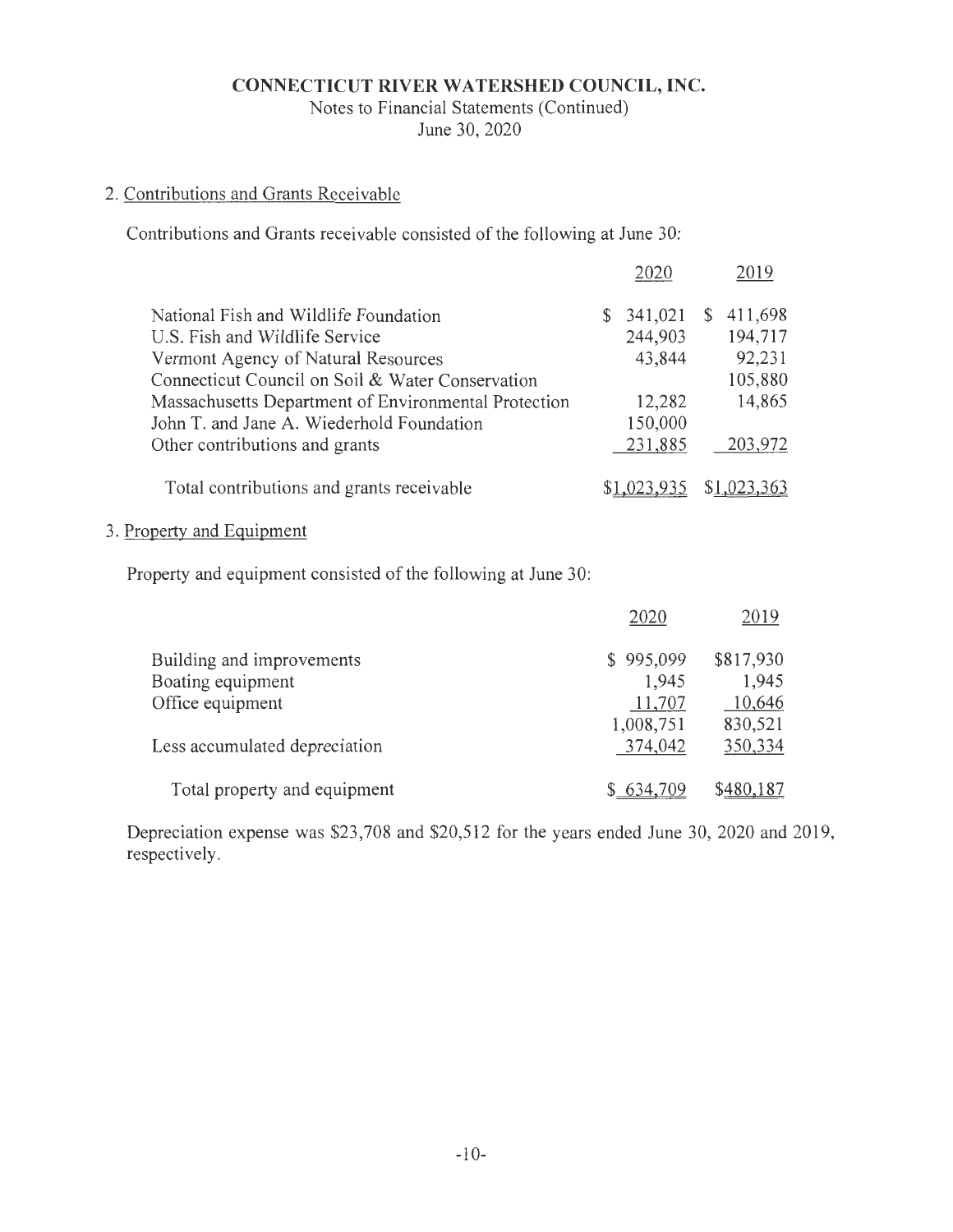### Notes to Financial Statements (Continued) June 30, 2020

#### 4. Fee Interest and Conservation Easements

The Council holds fee interests or conservation easements on 3,336 acres of land in Connecticut, Massachusetts, Vermont, and New Hampshire as follows:

| Location                              | <u>Acreage</u> |
|---------------------------------------|----------------|
| Fee interests - 991 acres             |                |
| Gill, MA                              | 10.0           |
| Norfolk, CT                           | 803.0          |
| Haddam, CT                            | 50.0           |
| Hebron, CT                            | 128.0          |
| Conservation easements $-2,345$ acres |                |
| East Hampton, CT                      | 70.0           |
| Hebron, CT                            | 10.3           |
| Marlborough & Hebron, CT              | 1,349.0        |
| Gill, MA                              | 29.0           |
| Holyoke, MA                           | 104.5          |
| Plainfield, MA                        | 42.0           |
| Barre, MA                             | 44.0           |
| Dalton, NH                            | 18.0           |
| East Lempster, NH                     | 36.0           |
| Lyme, NH                              | 553.3          |
| North Charlestown, NH                 | 40.4           |
| Bondville, VT                         | 18.5           |
| Strafford, VT                         | 30.0           |

These properties are held by the Council for either conservation purposes to protect habitat and open space or for future sale to realize revenue for the Council's operations. These properties were donated many years ago to the Council and are not recorded in these financial statements because the fair value is not readily determinable.

### 5. Investments

Investments stated at Level 1 market value consisted of the following at June 30, 2020:

|                       | Cost        | Market                    | Unrealized<br>Gain (Loss) |
|-----------------------|-------------|---------------------------|---------------------------|
| Money market accounts | 394,848     | 394,848<br>$\mathbb{S}^-$ |                           |
| Corporate bonds       | 44,696      | 43,228                    | (1, 468)<br>S.            |
| <b>Stocks</b>         | 785,370     | 1,126,161                 | 340,791                   |
| Government securities | 264,494     | 265,417                   | 923                       |
| Total                 | \$1,489,408 | \$1,829,654               | \$340,246                 |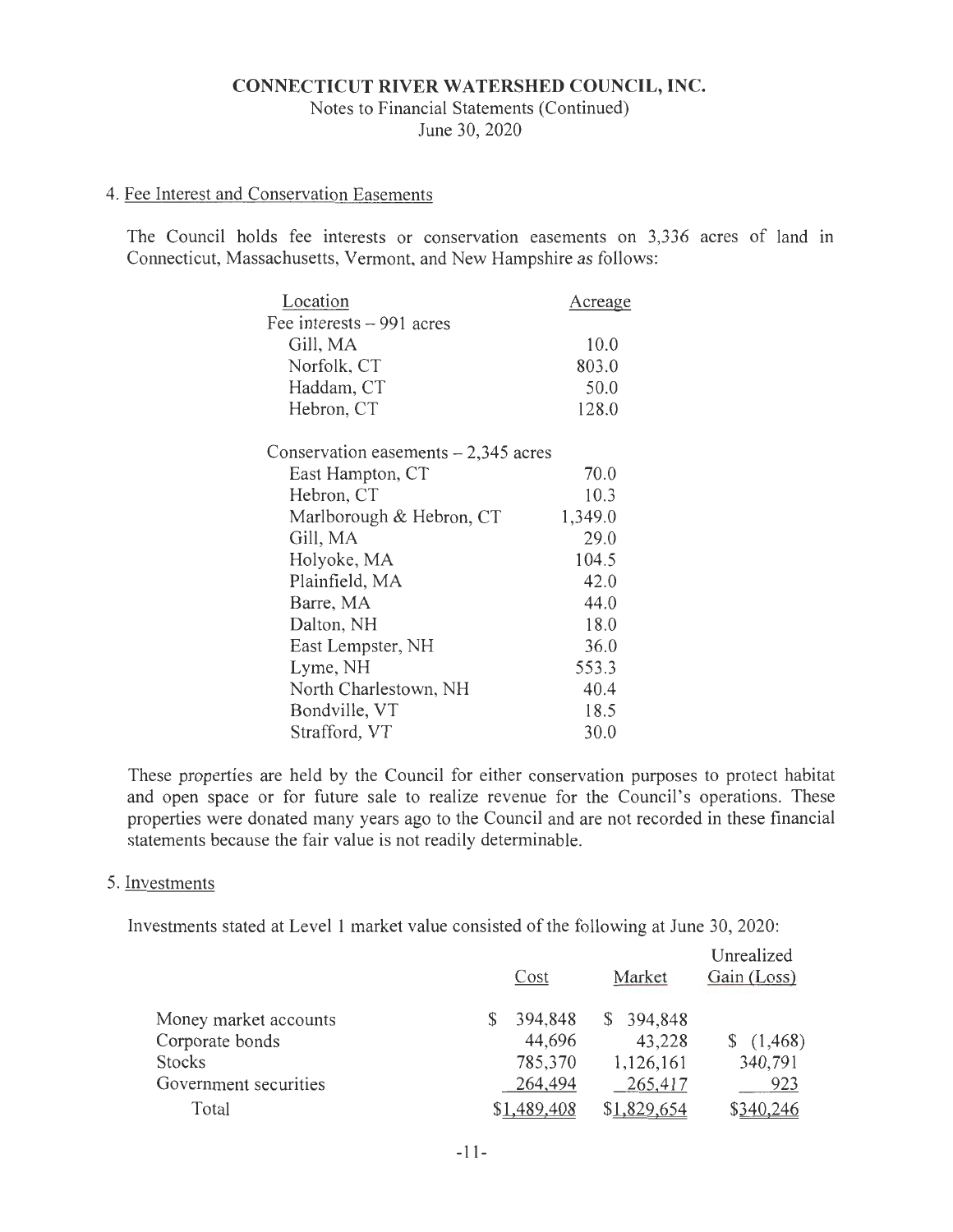### Notes to Financial Statements (Continued) June 30, 2020

### 5. Investments (Continued)

Investments stated at Level 1 market value consisted of the following at June 30, 2019:

|                       | Cost        | Market             | Unrealized<br>Gain |
|-----------------------|-------------|--------------------|--------------------|
| Money market accounts | S.          | 264,939 \$ 264,939 |                    |
| Corporate bonds       | 144,126     | 146,337            | 2,211              |
| <b>Stocks</b>         | 761,636     | 1,051,502          | 289,866            |
| Government securities | 338,346     | 341,976            | 3,630              |
| Total                 | \$1,509,047 | \$1,804,754        | \$295.707          |

Fair values for investments were determined by reference to quoted market prices and other relevant information generated by market transactions.

### 6. Charitable Gift Annuities

The Council administers gift annuities. A gift annuity provides for regular annuity payments to the grantor for a specific period of years. The portion of the annuity attributable to the present value of the future benefits to be received by the grantor is recorded as a liability by the Council. The amount of this liability was \$13,281 and \$16,243.

### 7. Line of Credit

The Council has a commercial line-of-credit arrangement with a bank which provides for borrowing up to \$250,000; interest rate is at the bank's Base or Prime lending rate (3.25% at June 30, 2020). There was \$14,739 and \$-0-, outstanding on the line of credit at June 30, 2020 and 2019, respectively.

### 8. Long-Term Debt

Long-term debt consisted of the following at June 30:

|                                                     | 2020                | 2019 |
|-----------------------------------------------------|---------------------|------|
| Note payable to a bank, due in monthly              |                     |      |
| installments of \$1,376 including interest equal to |                     |      |
| the bank's prime rate $(5.50\%$ and $5.00\%$ at     |                     |      |
| June 30, 2020 and 2019, respectively), until        |                     |      |
| August 2023. This note is secured by a first        |                     |      |
| mortgage on the Council's building in Greenfield,   |                     |      |
| Massachusetts.                                      | $$47,873$ $$61,304$ |      |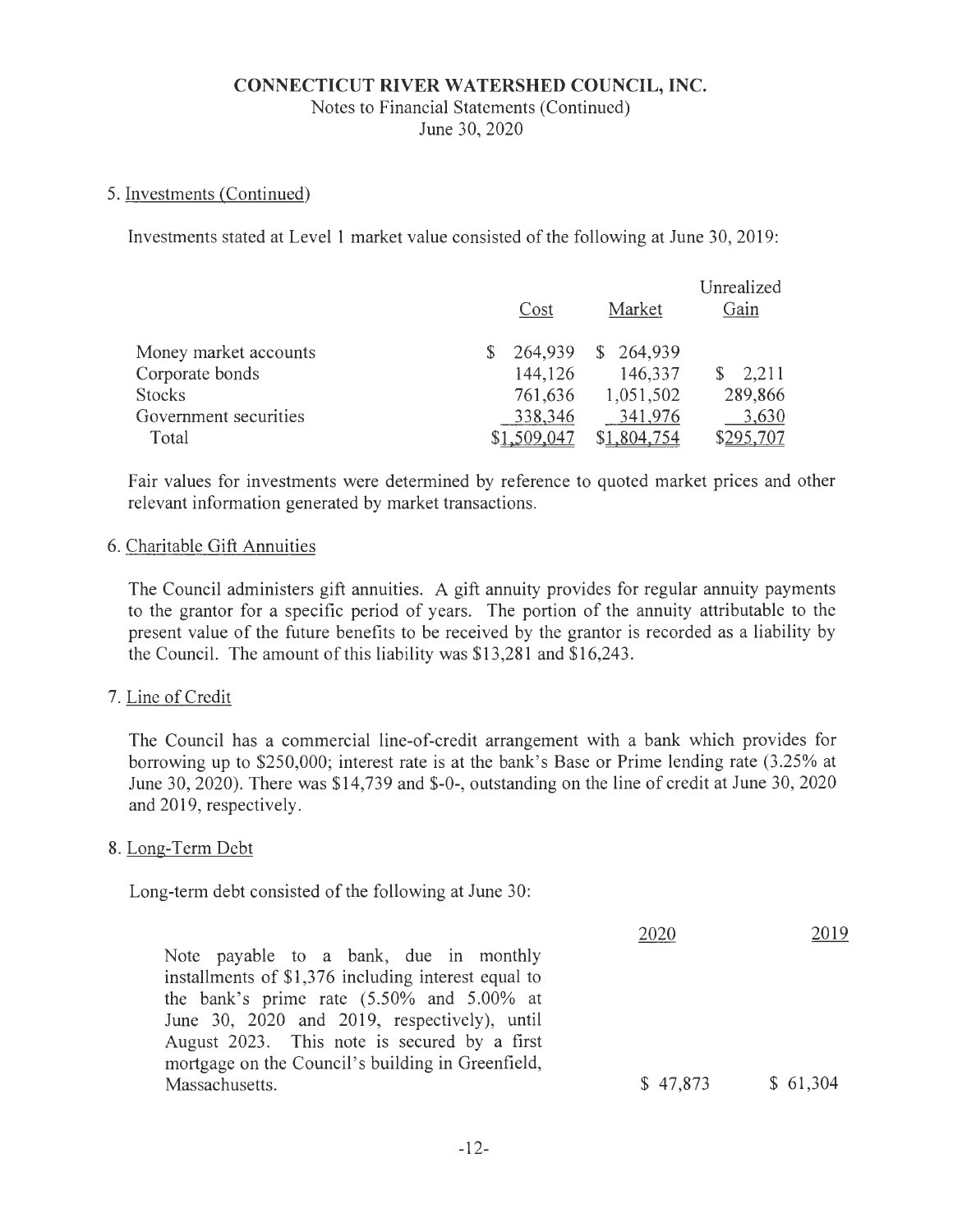### Notes to Financial Statements (Continued) June 30, 2020

### 8. Long-Term Debt (Continued)

| During the year ended June 30, 2020, the Council<br>received a loan for \$170,000 from the Small<br>Business Administration's Paycheck Protection<br>Program (PPP), which offered federal funding to<br>businesses and nonprofits affected by COVID-19.<br>The Council expects the full amount of this loan<br>to be forgiven, pursuant to the Council's |                    |                   |
|----------------------------------------------------------------------------------------------------------------------------------------------------------------------------------------------------------------------------------------------------------------------------------------------------------------------------------------------------------|--------------------|-------------------|
| adherence to conditions set forth by Small<br>Business Administration.                                                                                                                                                                                                                                                                                   | 170,000            |                   |
| Note payable to individuals, due in two<br>installments on August 15, 2020 and November<br>15, 2020, with no interest and unsecured.                                                                                                                                                                                                                     | 33,333             | 50,000            |
| Subtotal<br>Less amount due within one year                                                                                                                                                                                                                                                                                                              | 251,206<br>217,569 | 111,304<br>30,216 |
| Long-term debt                                                                                                                                                                                                                                                                                                                                           | \$33,637           | \$81,088          |

Estimated maturities of long-term debt are as follows for the years ending June 30:

| \$217,569 |           |
|-----------|-----------|
|           | 14,786    |
|           | 16,287    |
|           | 2,564     |
|           |           |
|           | \$251,206 |

### 9. Restrictions on Net Assets

Net assets with donor restrictions consisted of \$452,822 and \$445,820 in the Spaulding Pond Trust fund and \$1,221,142 and \$1,423,721 in various contributions and grants that were restricted to a specific purpose by the donor or grantor and were not completed as of June 30, 2020 and 2019, respectively.

Net assets restricted by donors by creating an endowment, consisted of \$1,239,516 and \$1 ,206, 198 at June 30, 2020 and 2019, respectively, in the Mary S. Shaub Fund investments to be held indefinitely, the income from which can be used by the Council.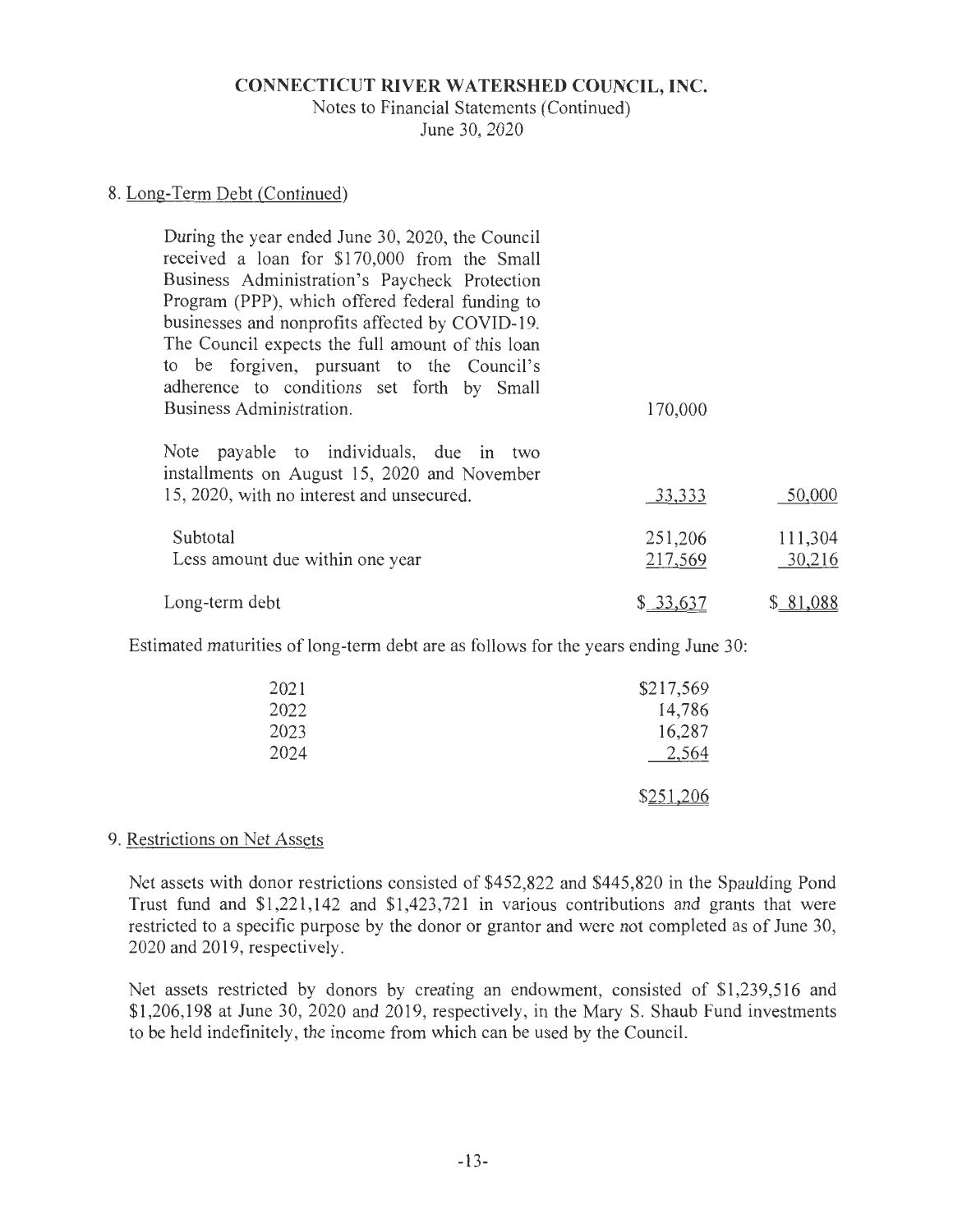### Notes to Financial Statements (Continued) June 30, 2020

### 10. Contingencies

The Council receives support from government contracts. The contracts permit the contractor to audit both the financial operation of the contract and compliance with terms of the contract agreements. Such audits could result in the disallowance of some costs. Liabilities resulting from these audits, if any, will be recorded in the period in which the amount of the liability is ascertained.

In early March 2020, there was a global outbreak of the COVID-19 virus that has resulted in significant changes in the global economy. As a result of a potential economic downturn, and any potential resulting direct or indirect negative impact to the Council cannot be determined, however it could have a prospective material impact on Council's business, cash flows, and liquidity.

### 11. Available Resources and Liquidity

Financial assets available for general expenditure, that is, without donor or other restrictions limiting their use, within one year of the statement of financial position date, comprise the following at June 30:

|                                          | 2020                | 2019          |
|------------------------------------------|---------------------|---------------|
| Cash and cash equivalents                | \$1,131,422         | 566,269<br>S. |
| Contributions and grants receivable      | 1,023,935           | 1,023,363     |
| Less donor restrictions                  | (1,221,142)         | (1,423,721)   |
| Total financials assets available        |                     |               |
| for general expenditures within one year | $\frac{934,215}{ }$ | \$165,911     |

As part of the Council's liquidity management, it has a policy to structure its financial assets to be available as its general expenditures, liabilities and other obligations come due.

The Council also has a \$250,000 line of credit from a bank that is available, if needed, to meet short-term liquidity needs.

### 12. Subsequent Events

Management has evaluated subsequent events after the statement of financial position date of June 30, 2020, through November 9, 2020, the date on which the financial Statements were available to be issued, and concluded that no additional disclosures were required.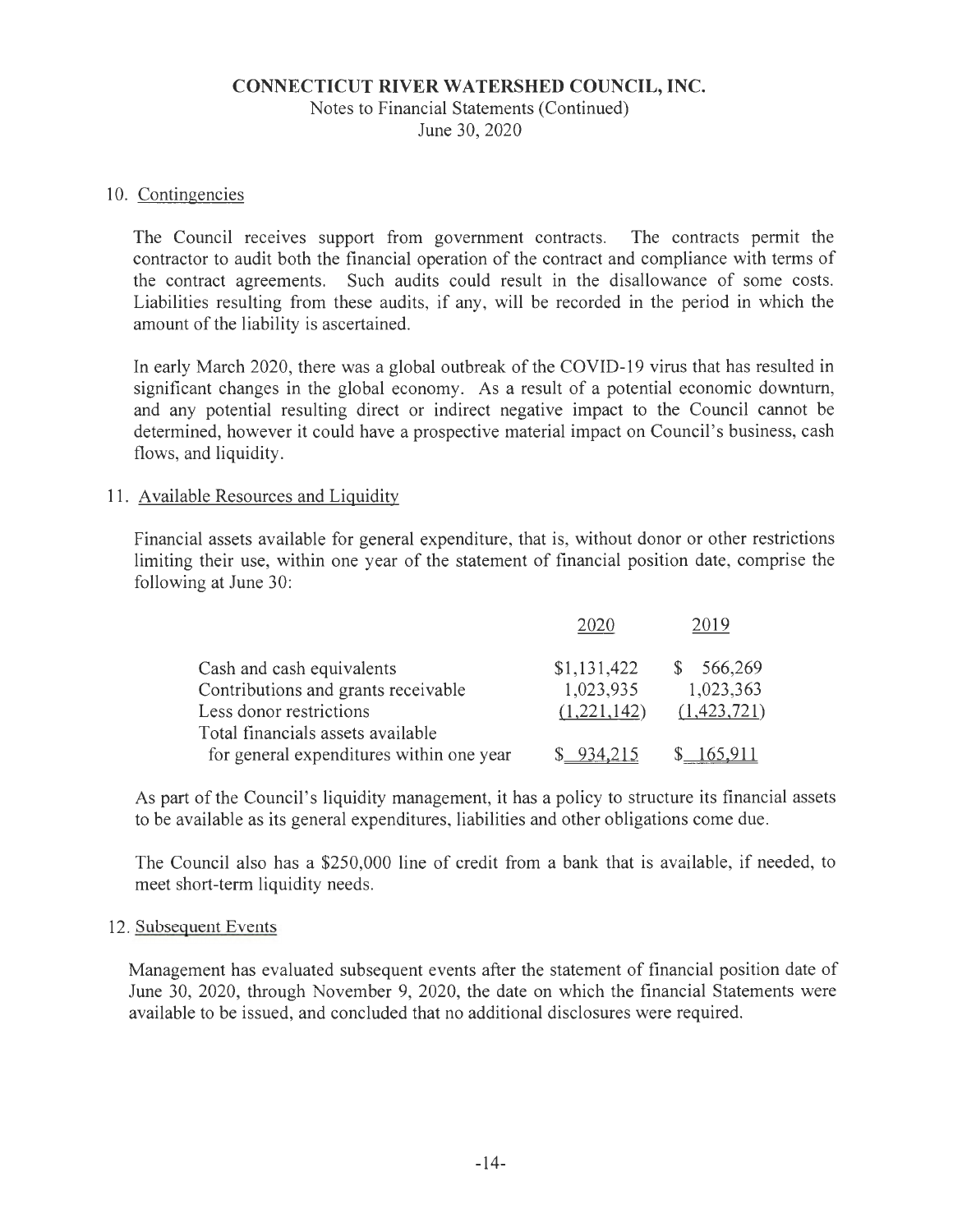# BOISSELLE, MORTON & WOLKOWICZ, LLP CERTIFIED PUBLIC ACCOUNTANTS



### **Report on Internal Control Over Financial Reporting and on Compliance and Other Matters Based on an Audit of Financial Statements Performed in Accordance with** *Government Auditing Standards*

### Independent Auditors' Report

To the Board of Directors **Connecticut River Watershed Council, Inc.**  Greenfield, Massachusetts

We have audited, in accordance with the auditing standards generally accepted in the United States of America and the standards applicable to financial audits contained in *Government Auditing Standards* issued by the Comptroller General of the United States, the financial statements of Connecticut River Watershed Council, Inc. (a nonprofit organization), which comprise the statement of financial position as of June 30, 2020, and the related statements of activities, functional expenses, and cash flows for the year then ended, and the related notes to the financial statements, and have issued our report thereon dated November 9, 2020.

## **Internal Control Over Financial Reporting**

In planning and performing our audit of the financial statements, we considered Connecticut River Watershed Council, Inc. 's internal control over financial reporting (internal control) to determine the audit procedures that are appropriate in the circumstances for the purpose of expressing our opinion on the financial statements, but not for the purpose of expressing an opinion on the effectiveness of Connecticut River Watershed Council, Inc. 's internal control. Accordingly, we do not express an opinion on the effectiveness of Connecticut River Watershed Council, Inc.'s internal control.

A *deficiency in internal control* exists when the design or operation of a control does not allow management or employees, in the normal course of performing their assigned functions, to prevent, or detect and correct, misstatements on a timely basis. A *material weakness* is a deficiency, or a combination of deficiencies, in internal control, such that there is a reasonable possibility that a material misstatement of the entity's financial statements will not be prevented, or detected and corrected on a timely basis. A *significant deficiency* is a deficiency, or a combination of deficiencies, in internal control that is less severe than a material weakness, yet important enough to merit attention by those charged with governance.

Our consideration of internal control was for the limited purpose described in the first paragraph of this section and was not designed to identify all deficiencies in internal control that might be material weaknesses or significant deficiencies. Given these limitations, during our audit we did not identify any deficiencies in internal control that we consider to be material weaknesses. However, material weaknesses may exist that have not been identified.